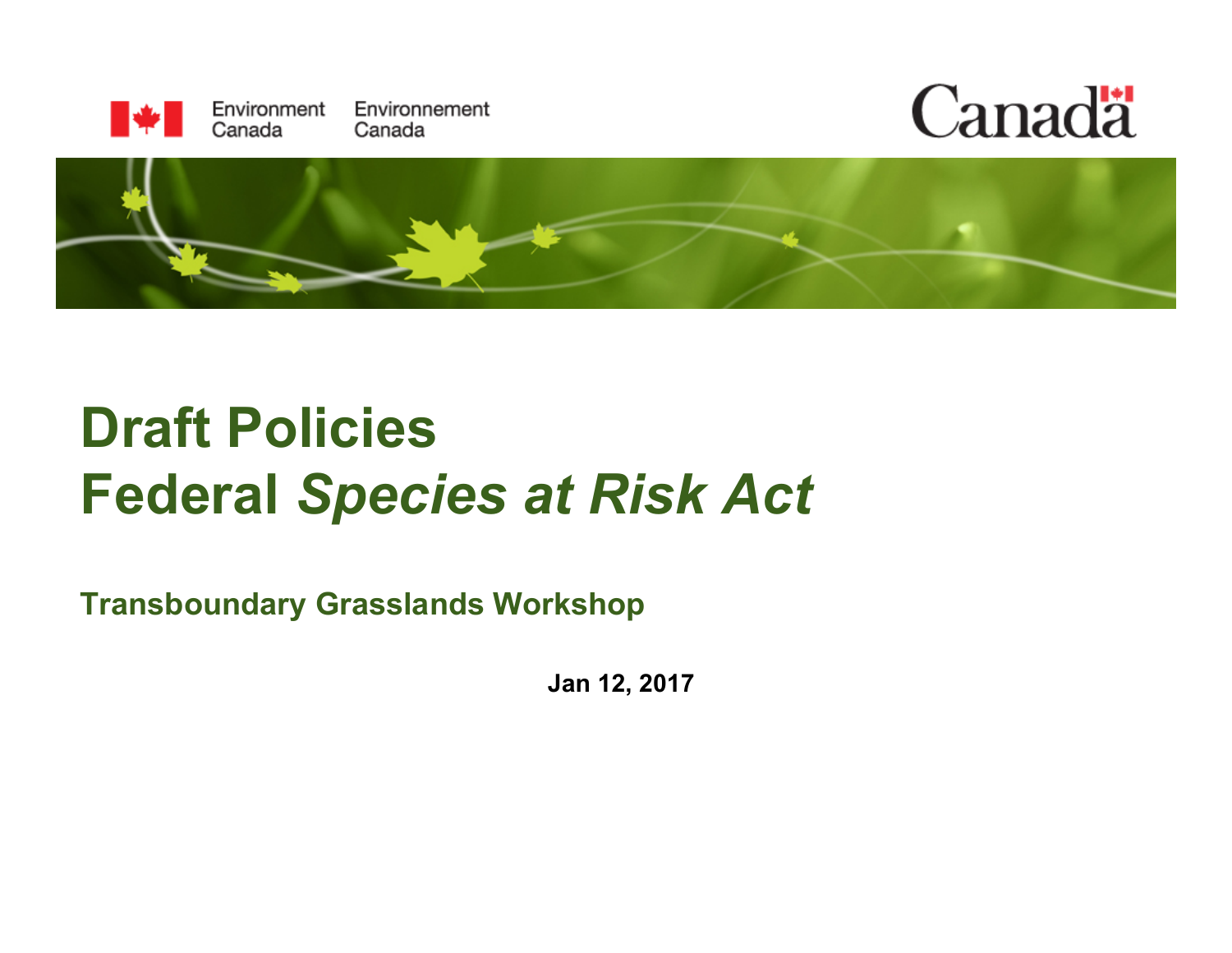### **Draft SARA Policies**

- On Sept 19, ECCC notified provincial and territorial governments, Indigenous groups and industry and ENGO organizations about the publication of 7 draft SARA policies
- The policies are available for comment until Mar. 31, 2017.
- The policies can be viewed at: http://www.sararegistry.gc.ca/involved/consultation/default\_e.cfm
- Comments can be sent to: : ec.registrelep-sararegistry.ec@canada.ca



Page 2 – January 23, 2017

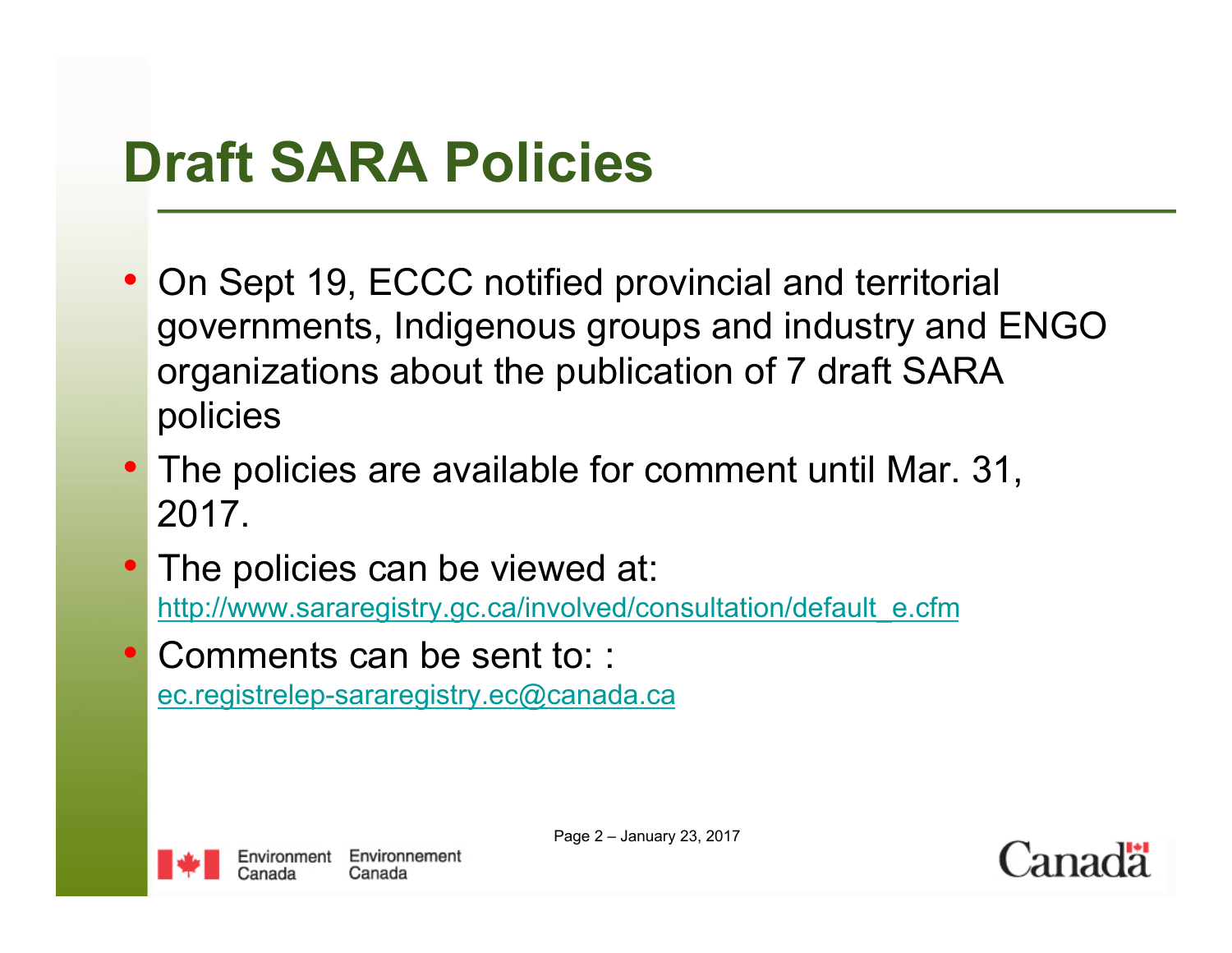## **Draft SARA Policies**

- The seven draft policies are:
- Listing policy for terrestrial species at risk
- Policy on survival and recovery
- Policy regarding the identification of anthropogenic structures as critical habitat under the *Species at Risk Act*
- Approach to the identification of critical habitat when habitat loss is not believed to be a significant threat to the species
- Policy on critical habitat protection on non-federal lands
- Policy on protecting critical habitat with conservation agreements under Section 11 of the *Species at Risk Act*
- *Species at Risk Act* permitting policy

Page 3 – January 23, 2017

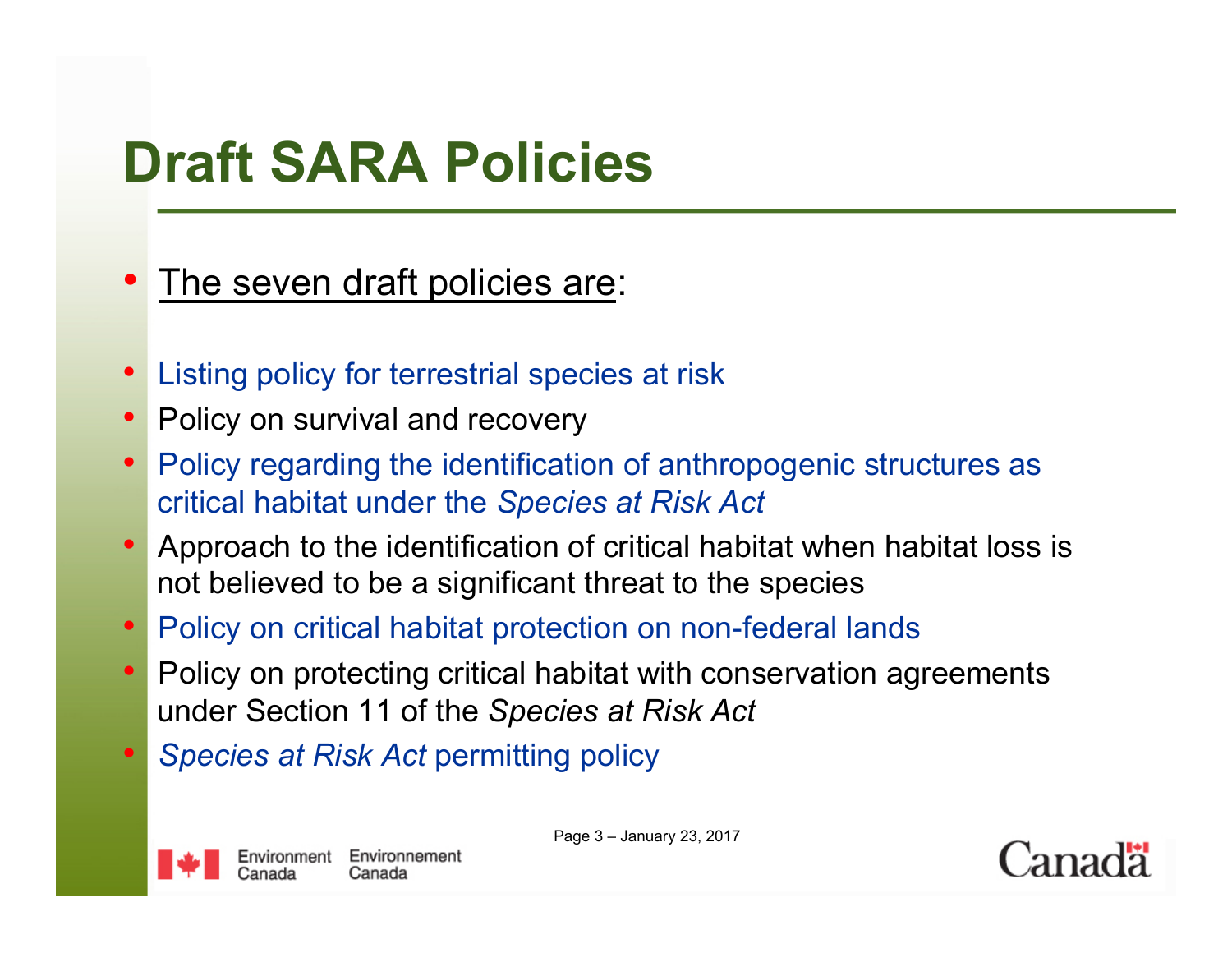### **Critical Habitat Protection Policy – on non-federal land**

- Critical habitat is the "*habitat that is necessary for the survival or recovery of a listed wildlife species*".
- SARA requirements for CH protection differ depending on whether the land is federal land or non-federal land.
- On non-federal land, s.61 of SARA identifies what is required.
- **SARA s.61(1)** No person shall destroy any part of the critical habitat of a listed endangered species or a listed threatened species that is in a province or territory and that is not part of federal lands.
- **SARA s. 61(2)** Subsection (1) applies only to portions of critical habitat that the Governor in Council may, on the recommendation of the Minister, **by order**, specify.

Page 4 – January 23, 2017

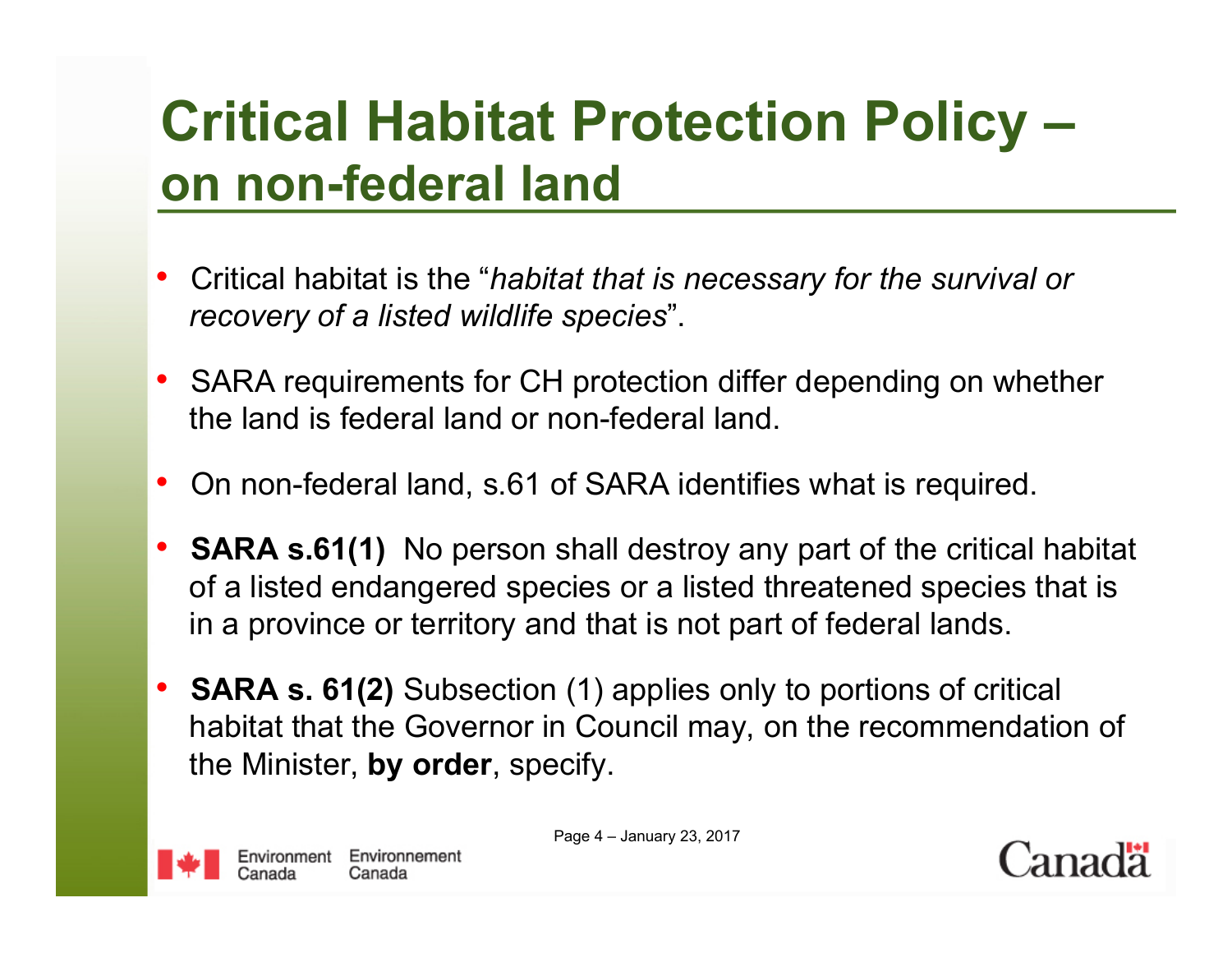## **Protection provisions**

• **SARA 61(4)** The Minister must make a recommendation [for an Order] if he or she is of the opinion, after consultation with the appropriate provincial or territorial minister, that

> (a) there are no provisions in, or other measures under, this or any other Act of Parliament that protect the particular portion of the critical habitat, including agreements under section 11; and (b) the laws of the province or territory do not effectively protect the critical habitat.

• The **policy** sets out the *factors guiding the assessment* of whether existing laws and measures protect CH on non-federal lands, and describes the *actions to be taken* following the completion of that assessment.



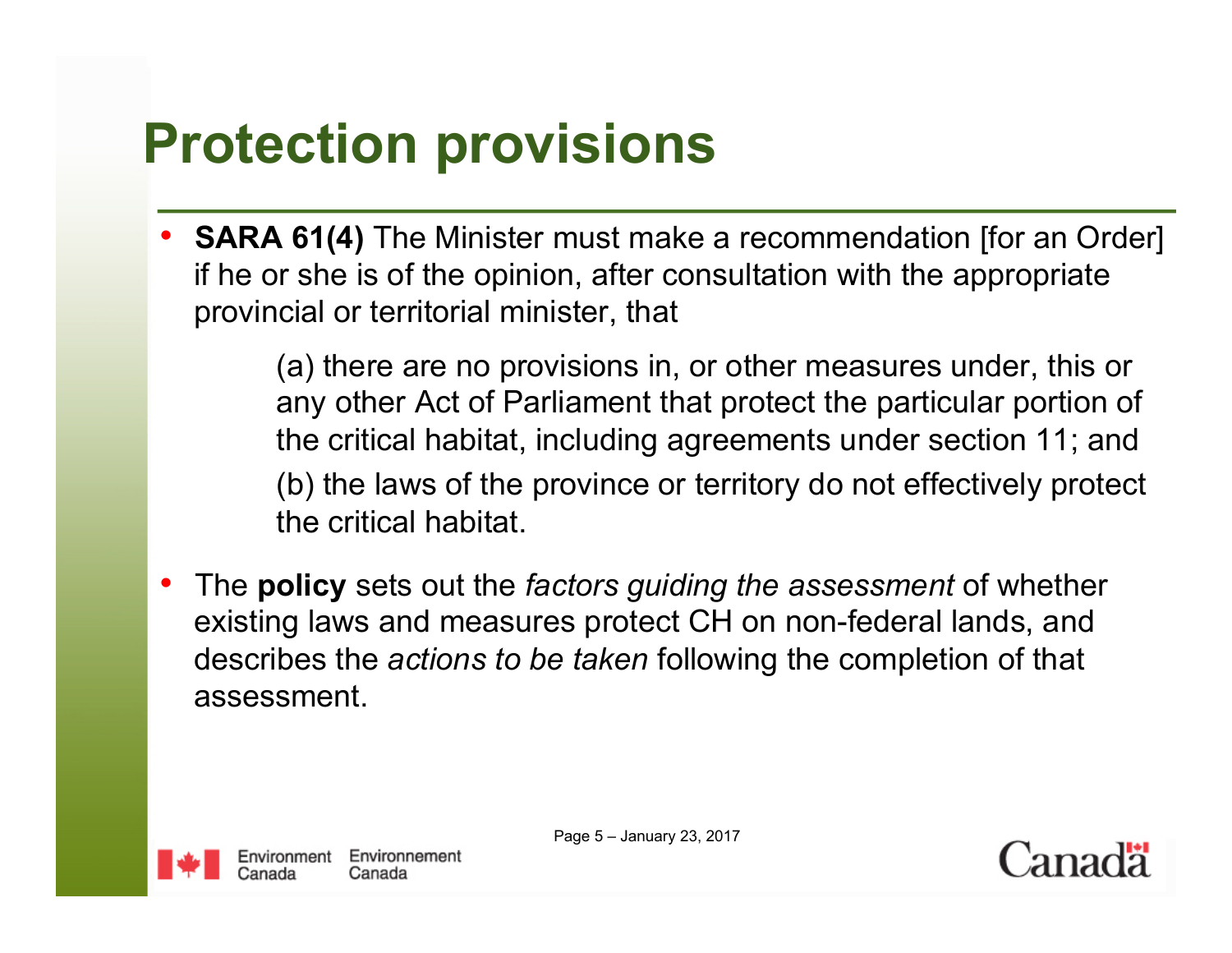# **Overarching Policy Statements**

#### • **Protection and Effective Protection**

- Critical habitat will be considered to be **protected or effectively protected** where provisions in, or measures under SARA or other Acts of Parliament, or the laws of the province or territory, **have the same protection outcome as would be the case if the SARA s.s.61(1) prohibitions were in place.**
- The protection outcome is that critical habitat is not being and will not be destroyed except in ways that SARA's discretionary measures would allow.

#### • **Risk-Based Approach to Protection & Effective Protection**

**-** Where there are no provisions in, or measures under SARA or other Acts of Parliament, or the laws of the P/T that provide for protection, critical habitat will also be considered to be protected or effectively protected if there is a **low level of risk that the critical habitat will be destroyed**.



Page 6 – January 23, 2017

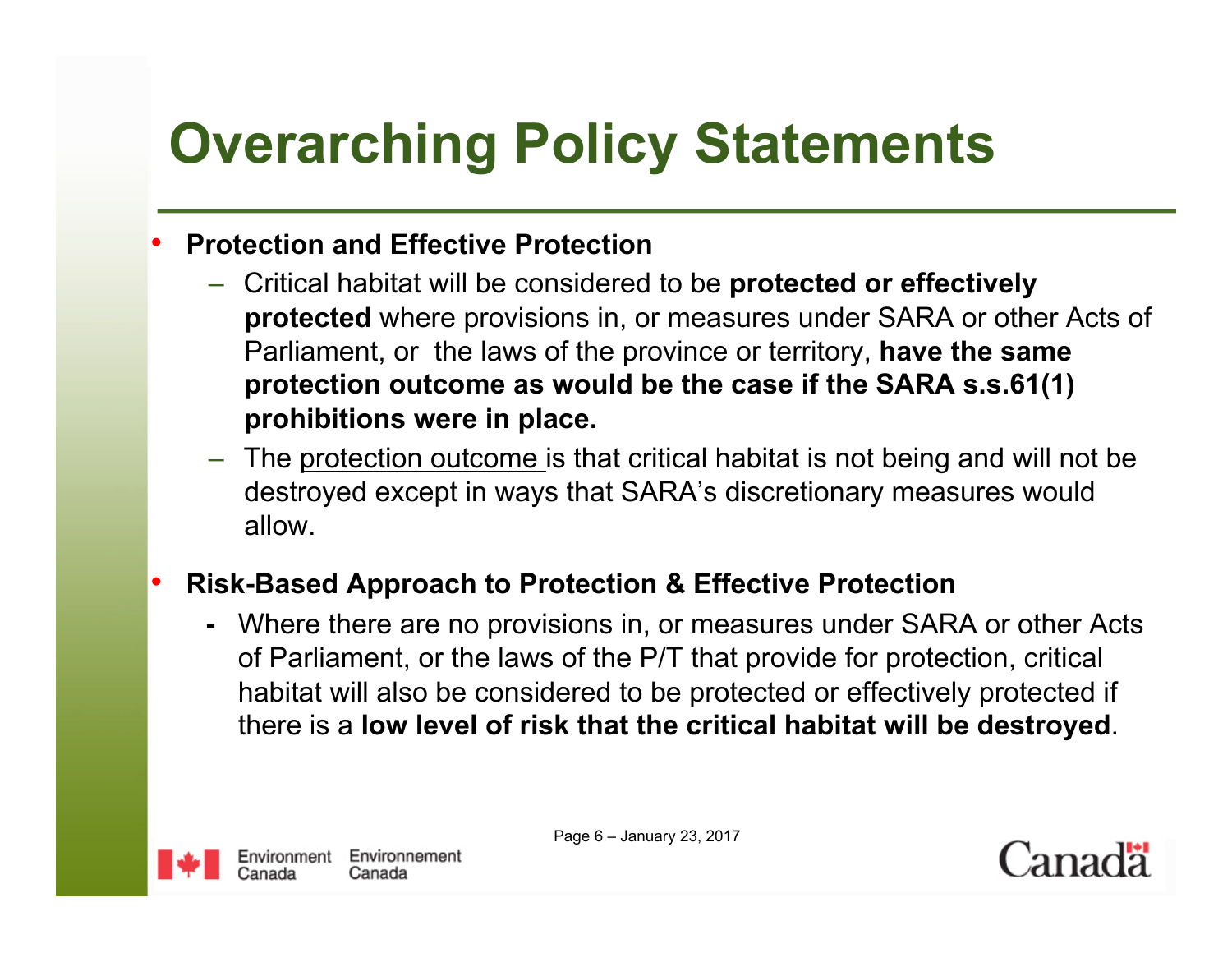## **CHPA – Preliminary Information (not Minister's opinion)**





Page 7 – January 23, 2017

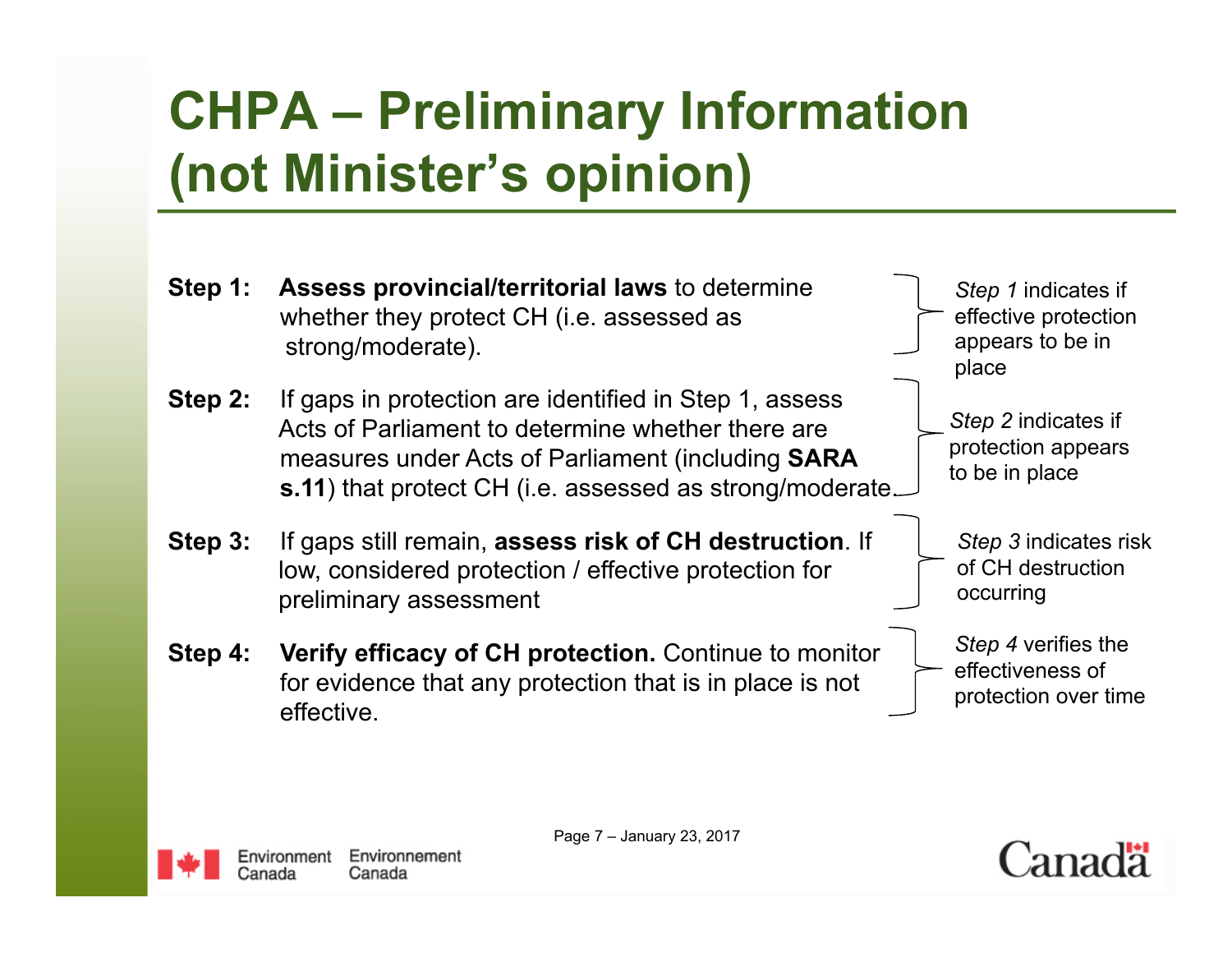## **Formation of Minister's Opinion**

- If instrument strength is strong / moderate in Steps 1 or 2, OR Step 3 indicates a low / very low risk of CH destruction, ECCC will consider critical habitat to be *protected*.
- If initial assessment indicates that CH is *not protected*, ECCC will consult with provincial and other governments and if possible, put protection in place.
- If CH remains unprotected following consultations, ECCC will recommend that the Minister form an opinion that CH is not protected.

Page 8 – January 23, 2017

Environment Environnement

Canada

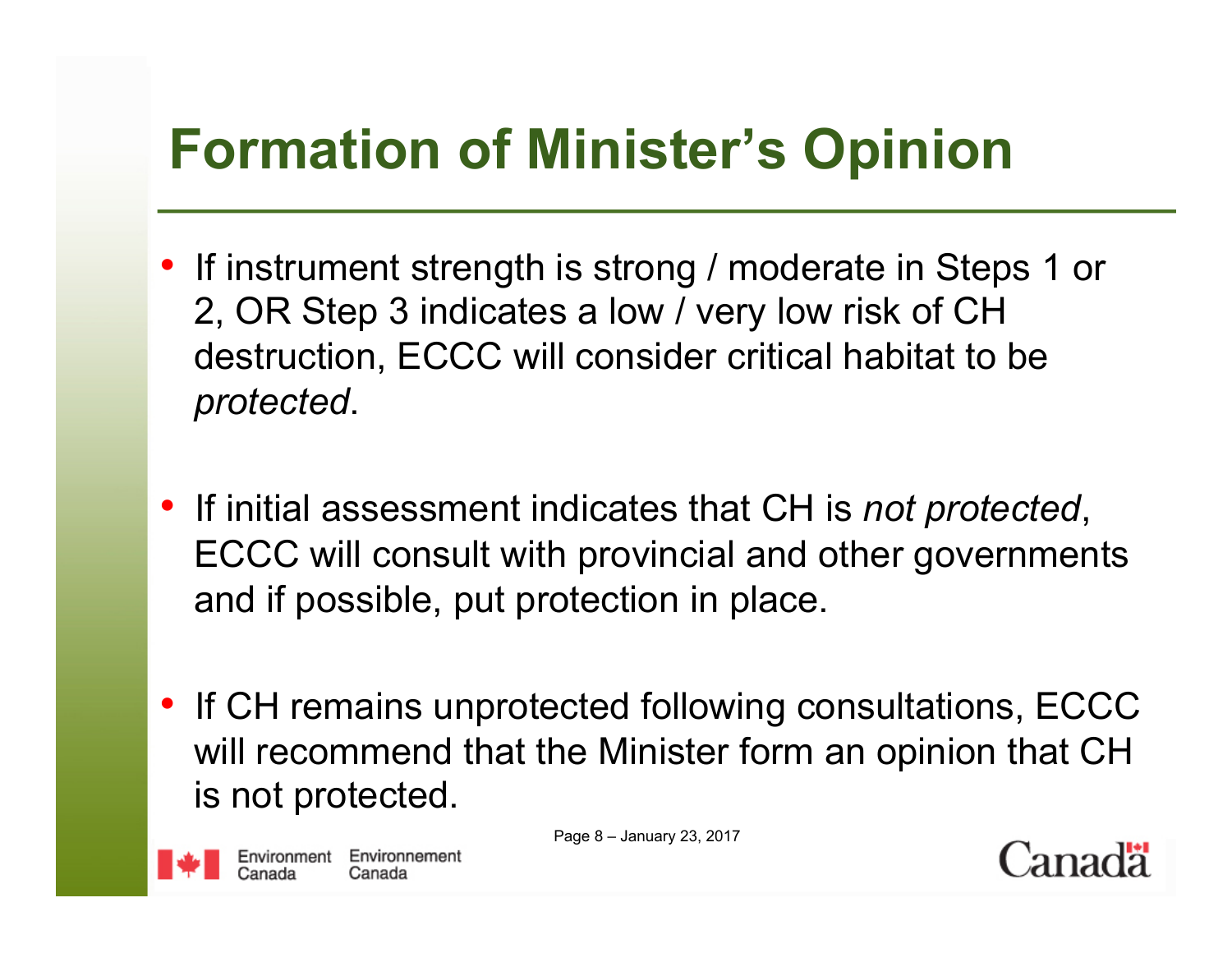### **Policy on CH Protection by Section 11 Agreements**

- **Section 11** of SARA authorizes the Minister to enter into a conservation agreement to benefit a species at risk. The agreement must pertain to conservation measures among which measures to protect critical habitat may be included.
- **Sections 58 and 61** of the Act indicate that a section 11 agreement can serve as a mechanism to protect critical habitat.



Page 9 – January 23, 2017

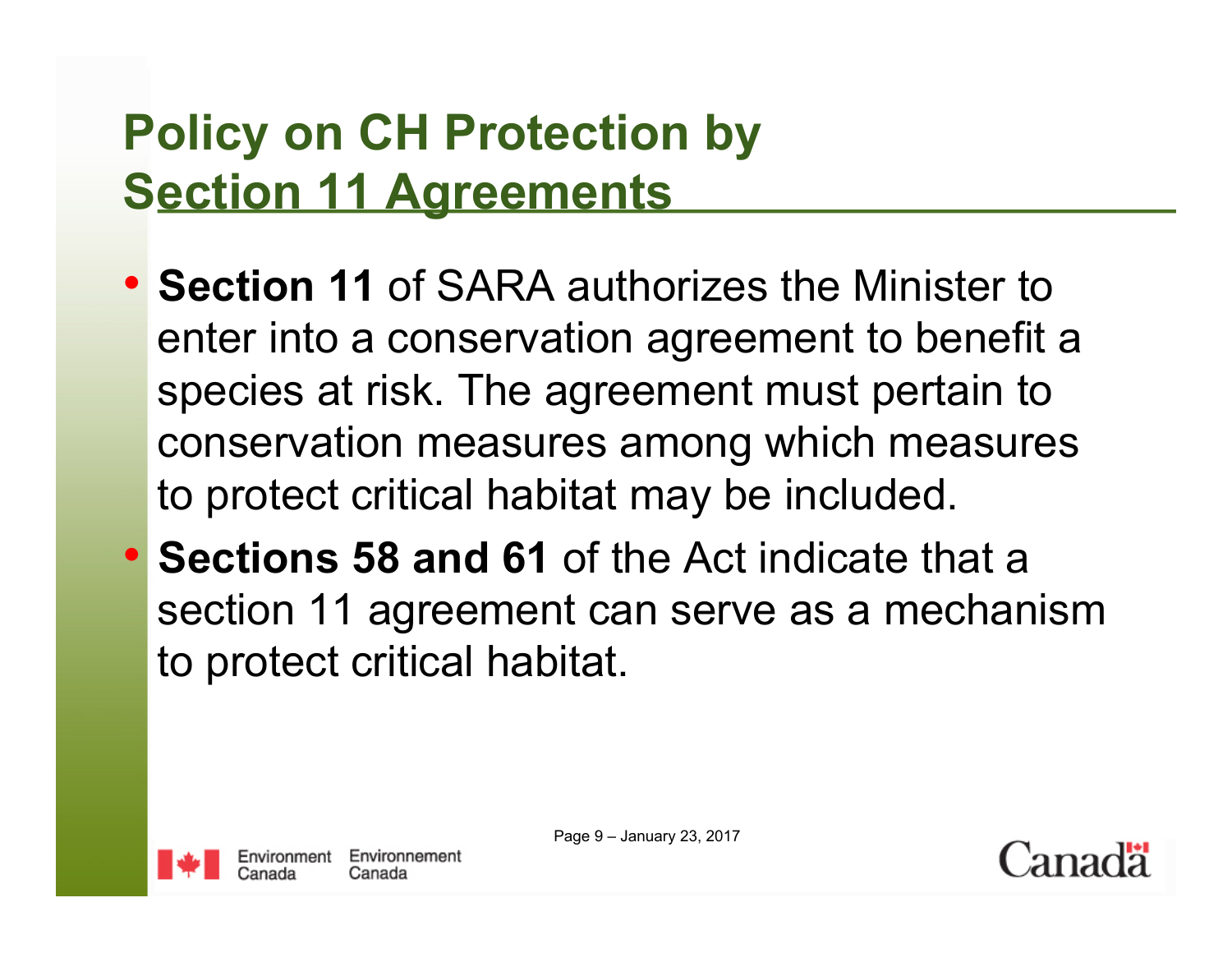### **Section 11 and CH Protection Policy Statement**

A section 11 agreement will be considered to protect critical habitat if:

- The risk of CH destruction is low following the implementation of conservation measures stipulated in the agreement;
- It remains apparent that the measures are being undertaken.



Page 10 – January 23, 2017

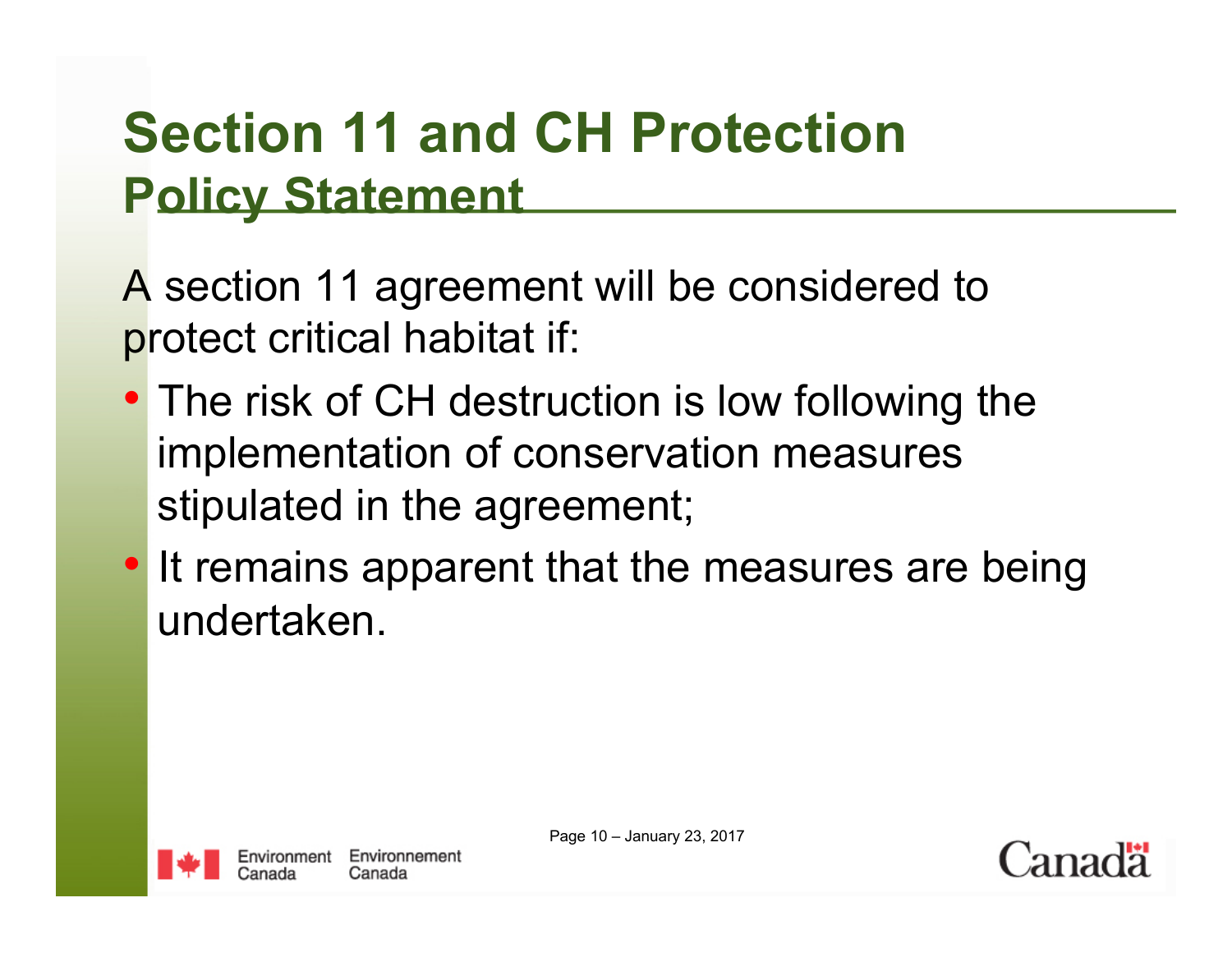### **Section 11 & CH Protection Policy Requirements**

- The species and the geographical area are specified in the agreement;
- The habitat to which the measures apply is identified as critical habitat in the a SARA recovery document;
- The conservation measures address gaps in protection such that there is a low level of risk that the critical habitat will be destroyed;
- Terms of the agreement are structured in a manner that assure that the conservation measures will continue to be undertaken;
- The duration of the agreement is specified, and does not exceed five years;

Page 11 – January 23, 2017





Environment Environnement Canada